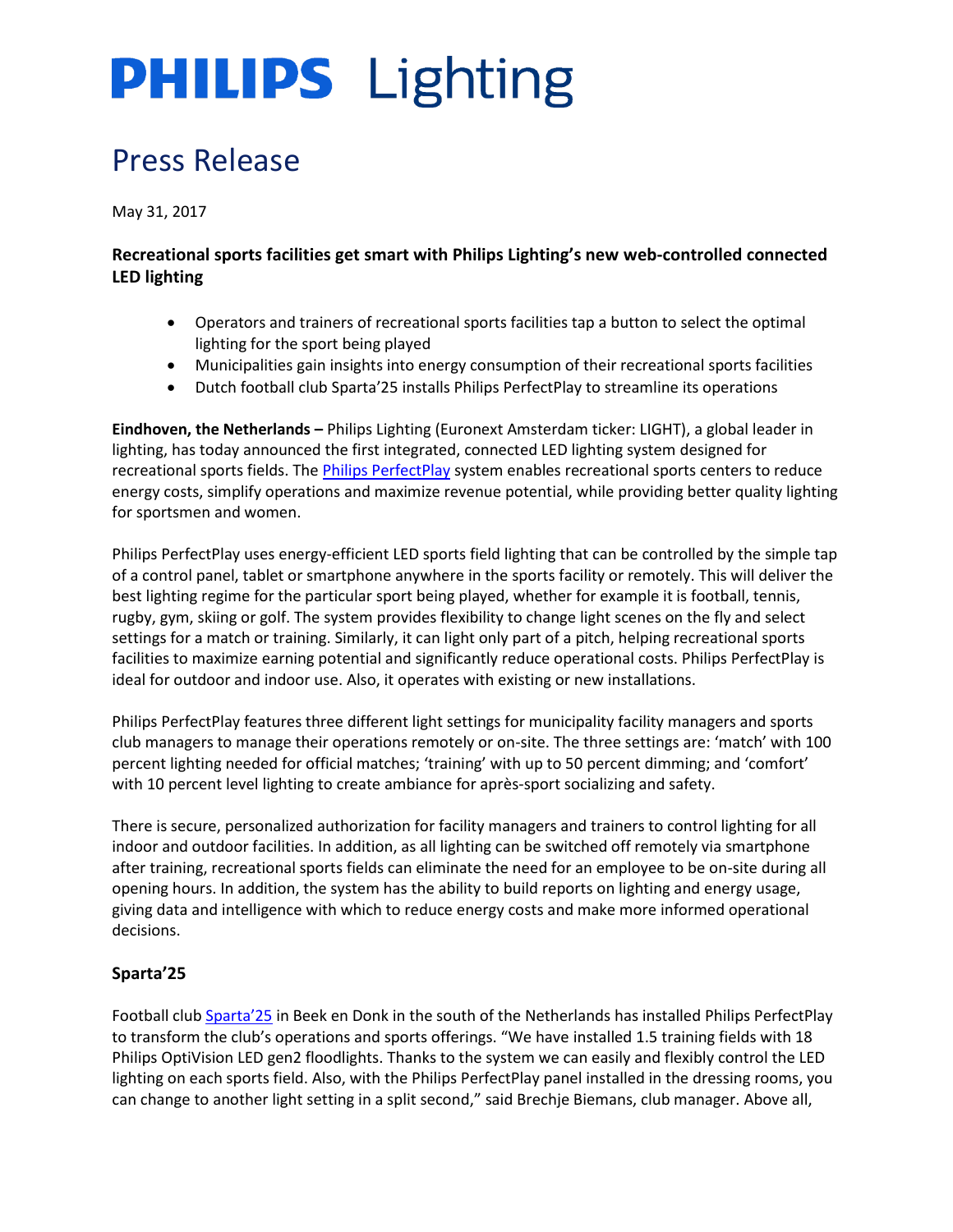# **PHILIPS** Lighting

Philips PerfectPlay will allow us to be more customer-led in the services we offer to our 1,000+ members,'' she added.

"There are more than two million recreational sports fields globally, and yet less than one per cent of them benefit from LED lighting cost savings and easy controllability," said Ronnie Koster, Global Head of Arena & Sports Lighting at Philips Lighting. "Philips Lighting is leading a digital revolution in recreational sports with Philips PerfectPlay, giving club managers a unique opportunity to reduce pitch lighting energy bills by 70-80 percent compared to conventional lighting while providing high quality light. The quality of light is important and can be the difference between a good and bad match experience. In addition, our luminaires and light settings are designed to reduce light pollution in residential areas while widening access to sport in the local community."

John Cuppen, operations manager at Heijmans Wegen BV Techniek & Mobiliteit, the installer for the implementation of Philips PerfectPlay at Dutch football club, Sparta'25 added, "With pressure on municipality funding for recreational sports facilities, Philips PerfectPlay demonstrates genuine innovation in how sports facilities can now use lighting to streamline operations – not to mention the ability to drastically reduce energy costs. Besides that, the system gives us perfect opportunities to support Sparta'25 with fast, proactive maintenance. It enables us to remotely monitor the performance and energy consumption of the LED lighting and consult Sparta'25 on how to use the LED lighting in the most effective way."

-Ends-

#### **Notes to editors**

Available now globally, Philips PerfectPlay is a cloud-based system with cabinet connectivity. It comprises different user control devices: a push button panel located in a cabinet, on a pole or operated from the clubhouse; or smart control application on a user's smartphone, tablet or PC. Further functionality will be added to Philips PerfectPlay including a remote management module to enable the monitoring of multiple sports facilities. This will provide data insights such as energy consumption and lighting usage analysis that will be compiled and displayed in the dashboard. In addition, via scheduling, customers will be able to plan and forecast energy usage.

Philips PerfectPlay system works seamlessly with a range of Philips LED floodlights including:

- **[Philips OptiVision LED gen2](http://www.lighting.philips.com/main/prof/outdoor-luminaires/sports-and-area-floodlighting/area-and-recreational-floodlighting/optivision-led-gen2)** with advance system controls and sensors to enable additional energy savings in area lighting applications
- **[Philips ClearFlood Large](http://www.lighting.philips.com/main/prof/outdoor-luminaires/sports-and-area-floodlighting/area-and-recreational-floodlighting/clearflood-large)** and **[Philips ClearFlood](http://www.lighting.philips.com/main/prof/outdoor-luminaires/sports-and-area-floodlighting/area-and-recreational-floodlighting/clearflood-large)** to retrofit lighting for existing large and small sports and recreational facilities
- **[Philips GentleSpace gen2](http://www.lighting.philips.com/main/prof/indoor-luminaires/high-bay-and-low-bay/high-bay/gentlespace-gen2)** high-bay lighting suitable for indoor sports facilities, such as swimming pools or sports halls
- **Philips SportsStar LED** for recreational and professional sports lighting

Philips PerfectPlay meets international and national sports federation lighting standards.

#### **For further information, please contact:**

**Philips Lighting Media Relations** Daniel Bausor